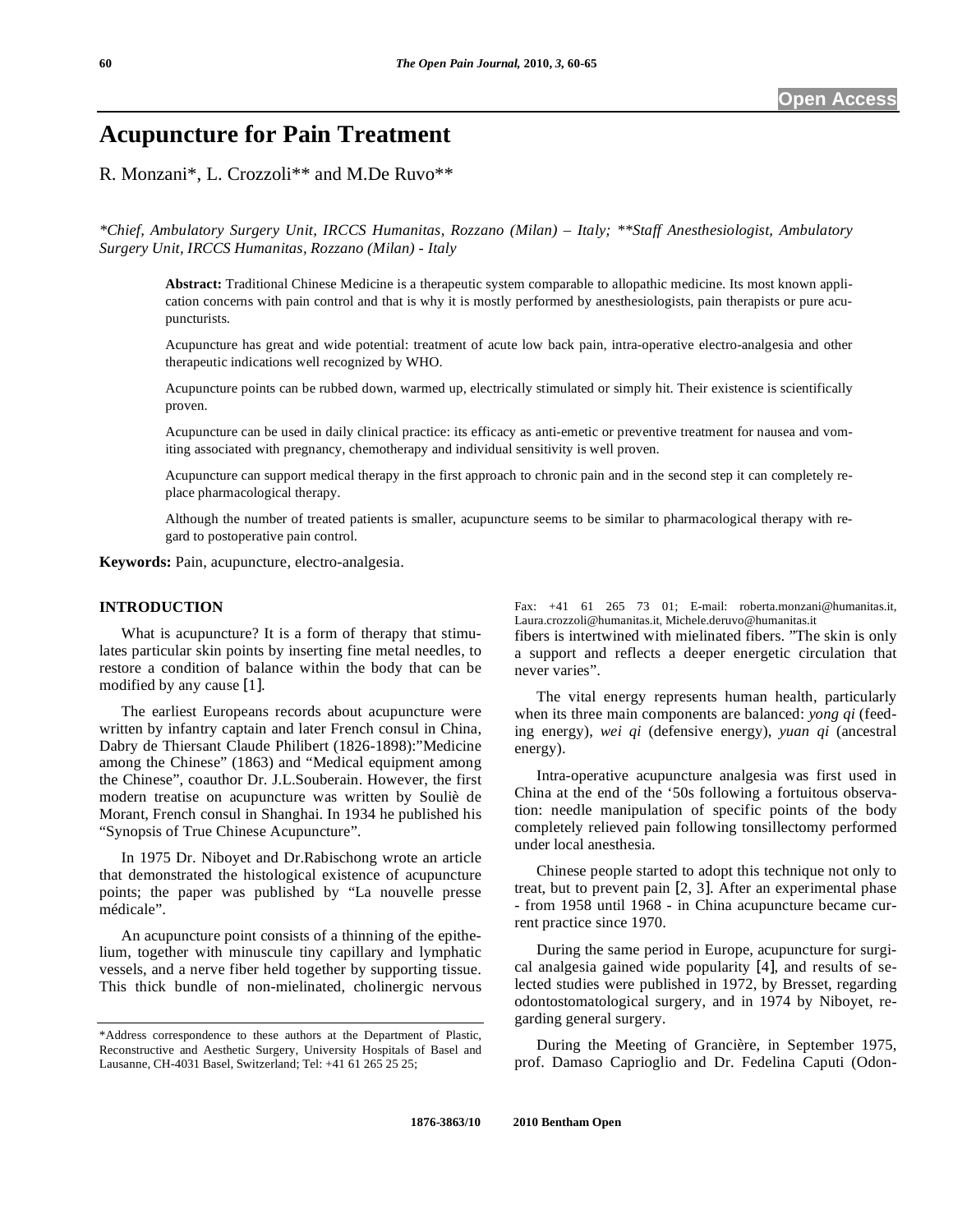toiatric Research Centre - Dental Children Clinic – Milan, Italy) gave a demonstration of acupuncture analgesia.

 How acupuncture analgesia works is still matter of discussion [5, 6]. In the sixties an experiment was made: Li-4 (*Hegu*) was continuously acupuncture-stimulated for 50 seconds to raise considerably the pain threshold: this reached a maximum level in 20'-30', and then did not change anymore. After needle extraction pain threshold decreased 50% exponentially within 15-17 sec. General increment of pain threshold and slow decline of analgesic effect seem to imply the production and circulation of endogenous substances capable of canceling pain caused by needle insertion during acupuncture treatment [7].

 In China several animal studies (in rat and rabbit especially) demonstrated that electrical stimulations of increasing intensity cause a parallel rise of pain threshold, therefore explaining acupuncture analgesic effect [8].

 These results have been obtained not only in human but in animal experiments also, defying therefore the "placebo effect" theory.

 To demonstrate a scientific basis all acupuncture studies usually treat 3 groups of patients: pharmacological therapy, "sham" acupuncture and acupuncture therapy [9-11].

 Since 1976 common belief was that 'true' acupuncture versus 'sham' acupuncture (applied anywhere on the body surface) obtained the same results [12], as needle insertion itself causes a "stress reaction" and release of histamine, bradykinin, cAMP, PGs, serotonin and other compounds involved with inflammatory cascade.

# **MECHANISMS OF ACTION**

 Most acupoints correspond to zones with lower resistance than that of the surrounding skin [13]. At these points skin impedance is lower, so the skin is crossed easier by electrical current. Normally the skin has a DC resistance in the order of 200.000-2 million ohms. At acupoints this is down to 50.000 ohms; this resistance becomes even lower during diseases of particular organs.

 High skin conductance is probably related to a local 'gap junction' high density: 'gap junction' are hexagonal protein complex that create channels between adjacent cells, thus making cellular communication easier and enhancing electric conductance.

 At acupoints the following characteristics have been well documented: thinner skin, higher temperature, higher metabolism, and CO2 production.

 Acupuncture analgesic effect takes place at different levels [14-16].

# **Peripheral Level**

 Experimental studies (Chang 1978) [17] on animals demonstrated that during acupoint stimulation at the toe the resulting analgesia did not vary with a superficial nerve transection, while it was abolished by deep nerve injury. These results show that acupuncture needle stimulates and activate deep receptors, which inhibit pain transmission at the spinal dorsal horn. The acupuncture-activated nervous fibers are large, mielinated high-speed fibers.

# **Spinal Segmentary Level**

 The "Gate Control Theory of Pain" by Melzack & Wall in 1965 [18] demonstrated that large diameter  $\text{A}\beta$  nervous fibers stimulation is capable of blocking pain transmission via  $A\delta$  and C fibers at spinal cord, through GABAergic interneuron excitation. Later on, in 1990, Bowsher *et al*. demonstrated that  $A\delta$  fibers stimulation itself is capable to block pain transmission (C fibers) at spinal dorsal horn through enkephalinergic or dynorphinergic interneuron stimulation [19] . This theory satisfactorily explains the analgesic effect of acupuncture at spinal level, as most of the nervous fibers involved are  $A\delta$  fibers.

#### **Diencephalon and Brain Stem Reticular Formation**

 In animal experiments [20] acupuncture stimulation anywhere in the body, trigeminal area included, inhibits the response of thalamic cells that receive paleospinothalamic fibers. Interestingly enough morphine achieves the same effect. It is also possible that acupuncture inhibits nucleus thalamus via spinothalamic pathways, in accordance with the thalamic inhibitory effect of reticular formation on pain transmission. Experimental data concerning  $\beta$ -endorphin excretion from hypophysis during acupuncture are available, and they could explain acupuncture analgesia via  $\beta$ endorphin release in liquor cerebrospinalis and blood [21]. At the same time hypothalamus activates mesencephalic inhibitory pathways via endorphin excretion.

## **Descending Centrifugal Control**

 Acupuncture and descending control of nociception are related, as already demonstrated [22]. Some parts of brainstem reticular formation can be activated via reflex control: i.e. raphe magnus nucleus and periaqueductal grey matter, which again inhibit pain transmission via descending pathways [23]. Interestingly enough serotonin, chemical mediator released by descending fibers of brainstem raphe nuclei, produces an analgesic effect during acupuncture stimulation. On the contrary, noradrenaline decreases diencephalic effect of acupuncture while facilitating at descending level.

# **Cortex**

 Cerebral cortex has a primary role in integration and modulation of pain via descending pathways, subsequently modifying pain perception. The secondary somatosensory area is stimulated by electro-acupuncture so that raphe magnus nucleus and inhibitory descending pathways are activated. At the same time the primary somatosensory area inhibits nociceptive response at the raphe magnus nucleus [24].

 Peripheral nervous system is crucial in pain modulation when considering acupuncture analgesia. The analgesic effect can be nullified if post herpetic neuralgia exists or local anesthetic infiltration is applied to the acupoint.

 In the '70s, studies of cortical evoked potentials [25] permitted to understand interrelations between cortical activity and visceral function modifications caused by acupuncture, and the following theory was formulated: the system of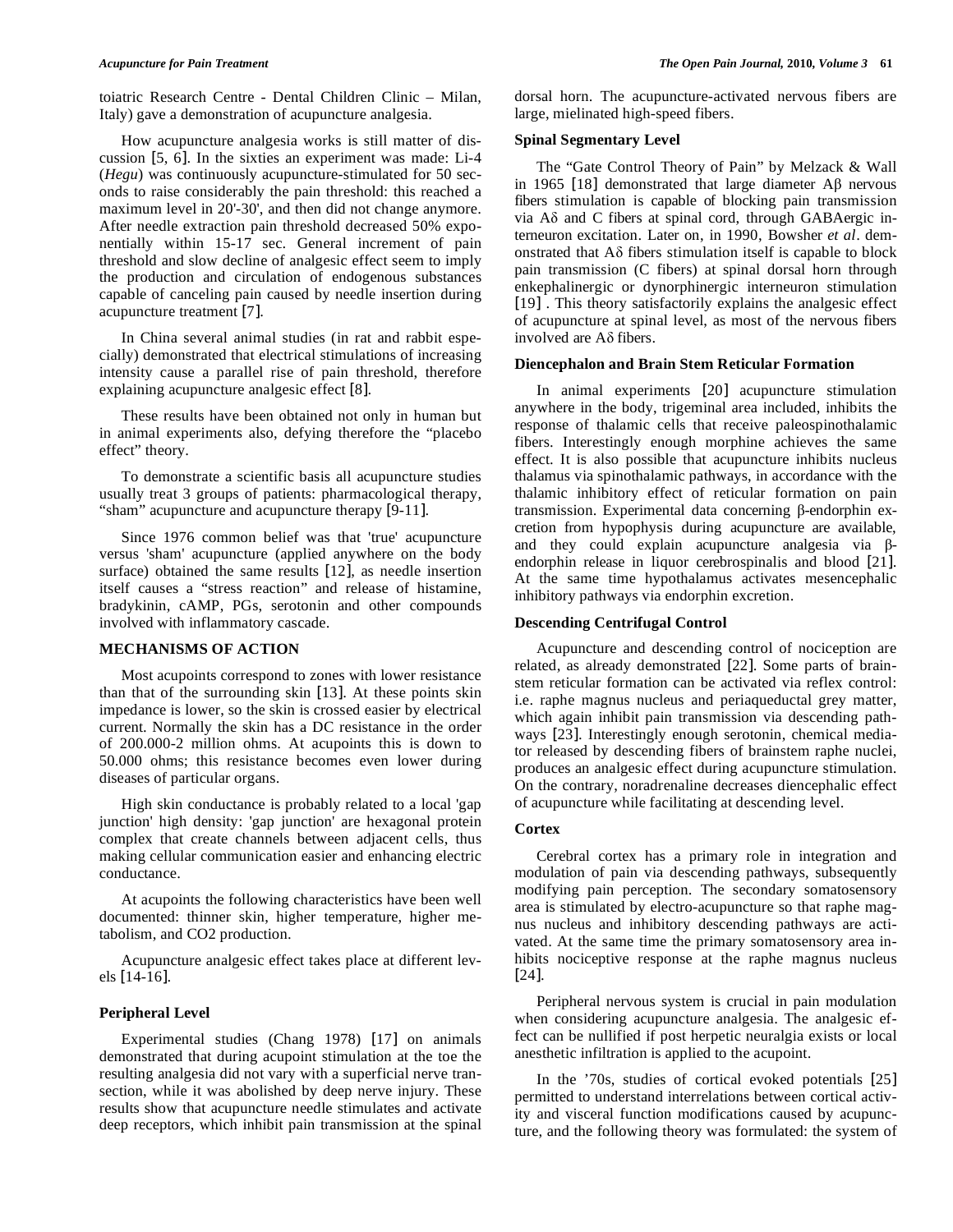meridians is an independent system connected to cerebral cortex, and it acts through neurohumoral mechanisms.

 A more recent and generalized model proposes that acupuncture stimulates cerebral cortex first via peripheral nervous system, thus controlling peripheral organs thanks to hormones and chemical compounds.

 Close relationship between acupuncture and nervous system is revealed also by acupoints and "trigger" points overlapping. Trigger points are oversensitive skin points which can be particularly tender on palpation, with local or distant pain.

This neurohumoral theory shows evident shortcomings:

- *Acupoints distribution*: for instance, the auricle does not have relevant innervations or vascularization, or highly important functions, apart from sound hearing. Nonetheless it has the highest acupoint density (10% of total amount of body surface), with strong therapeutic implications.
- *Aspecific acupoint activation*: each nerve is activated by specific stimuli, while therapeutic effect of acupuncture can be achieved through needle insertion, temperature variation, ultrasounds, pressure and vacuum.
- *Bidirectional regulatory acupuncture effect*: by agreement, nerve stimulation evokes an unidirectional effect, i.e. vagal nerve stimulation decreases heart rate, opioids decrease intestinal motility, etc. On the contrary, PC6 (the sixth point on the Heart's Master meridian) stimulation increases heart rate when bradycardia occurs, while it decreases heart rate when tachycardia is present; ST36 (the 36th point on the Stomach meridian) can either increase or decrease intestinal motility.

 Several clinical studies have moreover demonstrated how scarce acupuncture clinically significant adverse events are [26-28], at the opposite of conventional neurostimulating therapies [29], even though a check-list of items that should be included in a case report of an adverse event related to acupuncture would be needed [30]. Accidents may occur if the practitioner uses acupuncture improperly [31]; most adverse events are avoidable with better understanding of the anatomy of the human body and appropriate antiseptic practice [32, 33].

 Over the last decades, thanks to modern neuroimaging techniques, several interesting studies [34-36] have investigated acupuncture treatment: interpreting the diverging results has been often difficult. The use and efficacy of acupuncture treatment are not yet widely accepted in scientific and medical communities; demonstration of regionally specific, quantifiable acupuncture effects on relevant structures of the human brain would facilitate acceptance and integration of this therapeutic modality into the practice of modern medicine. Many of the beneficial effects may be mediated at the subcortical level in the brain with a general controlling action on the visceral and psycho-emotional functions. The acupoints have a different specificity correlated with the histological structure or the kind and the amount of own innervation.

 Electro-acupuncture is the electrical stimulation of acupoints. Over the last 30 years it has been practiced in Western countries and China, and was recently validated by the National Institute of Health (Bethesda) for postoperative analgesia. In Fig. (**1**) an example of a commercially available electro-stimulator is displayed.

 Electro-acupuncture analgesic effect is immediate, and quickly and constantly achievable, promoting healing and functional recovery in musculoskeletal diseases especially [37, 38]. This certainly is the most known result, but acupuncture and electro-acupuncture act at different levels, modulating a variety of processes, from immune response to endocrine response.

 A controlled Chinese study using PET [39] demonstrates that electro-acupuncture induces a greater activation of contralateral cerebral hemisphere (cortex and thalamus), homolateral (basal ganglia) and bilateral, in comparison with plain acupuncture, thus confirming the quickest and deeper sedative effect of the first technique, in comparison with a more gradual and etiologically equilibrating effect of the second one.

 Every subtype of opiod receptor is a molecular sensor that can be selectively activated by a specific electroacupuncture frequency. At 2 Hz analgesia is produced by  $\alpha$ and  $\delta$  receptors activation, at 100 Hz is mediated by K receptor activation, between 2 and 15 Hz all three receptors are activated [40, 41]. Electro-acupuncture can induce significant changes in endorphin gene expressions. At 2 Hz electroacupuncture increases mainly preproenkephalin gene expression with no effect on prodinorphin, while at 100 Hz it causes a selective increment of prodinorphin gene expression.

# **SCIENTIFIC VALUE**

 Several international agencies have already expressed a favorable statement on acupuncture.

 In 1977 (later modified in 1990-1993 e 1998) WHO listed a series of diseases which could benefit from acupuncture treatment [42]: acne, anxiety, asthma, headache, irritable bowel, conjunctivitis, rhinitis, cyclic idiopathic edema, diabetes mellitus, depression, herpes simplex recurrences, shingles, hepatitis, influenza, low back pain, PID, osteoarthritis, otitis, Bell's palsy, neuralgia, sciatalgia, hemiplegia, tinnitus, dizziness, vaginitis.

 In November 1997, the Consensus Development Conference on Acupuncture, in Bethesda, Maryland USA, listed other conditions for which acupuncture may be effective [29]: post-operative/post-chemotherapy vomiting, dental extraction pain, dysmenorrhea, tennis elbow, fibromyalgia, myofascial pain, addiction, stroke rehabilitation, rhinitis, carpal tunnel [43-47].

 In 1994 the European Community promoted the EU COST project on "Unconventional Medicine", with over 550 different research groups involved. The study was concluded in 1998 in Pavia with a consensus statement on acupuncture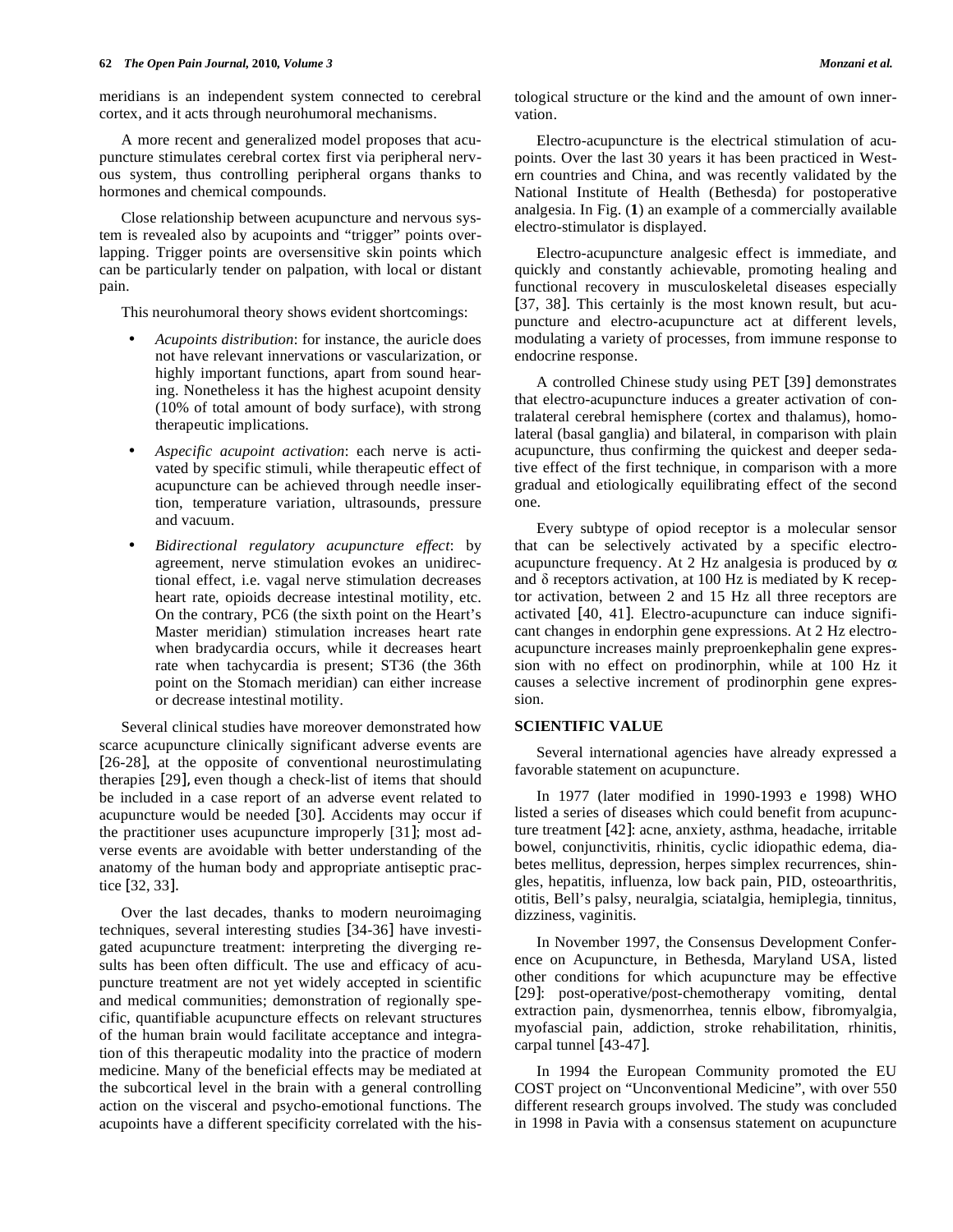

**Fig. (1).** Electrostimulator for electroacupuncture.

that validated its use in low back pain, sciatalgia, headache, iatrogenic and pregnancy-induced vomiting [48].

 In 2002 the Centre for Reviews and Dissemination (CRD) released a statement [49] that declared acupuncture as effective as allopathic medicine in treating the following diseases, symptoms or conditions: acute and chronic pain, asthma, nausea and/or vomiting, obesity, tinnitus, stroke rehabilitation.

 In spite of these considerations, several scientists expressed concern that the evidence supporting acupuncture was weak. In 1999 Tang and coll. published on BMJ a review of 2.500 articles using the RCT (Randomized Controlled Trial) criterion, and stated that 'only a small percentage of papers (11%) looks reliable enough' [50]. Paradoxically the better the study the worse the clinical result!

 Acupuncturists perfectly know that the success of a therapy depends upon timing of the therapy itself, and technique of stimulation: the same acupoint can be tonified, solving urinary incontinence or ineffective uterine contractility during delivery, or dissipated, improving both urinary incontinence and uterine hypertonus problems.

In Table **1** the most frequently used acupoints are listed.

# **RISKS**

Acupuncture is not dangerous in skilled hands, but none-

theless proper training and expertise is mandatory. For example, during pregnancy different acupoints of same meridians have different functions: LI4 (*Hegu*), ST23 (*Taiyi*), SP6 (*Sanyinjiao*), BL60 (*Kunlun*), BL67 (*Zhiyin*) can be tonified or dissipated, but the correct timing and indication avoid potential disasters.

 Beware of depth of needle insertion: i.e. SP-11 (*Jimen*) possible injury to the femoral artery; DU-16 (*Fengfu*) possibility of spinal lesion; similarly all thoracic and abdominal acupoints are potentially dangerous.

 The most common adverse effects are: hematoma, muscular spasm, vagal reflex (different from 'acupuncture sickness' – see below), anatomical lesions in different sites, local infections evolving in generalized sepsis, needle rupture.

 In 2001 Mac Pherson and coll. published a survey of 34.000 acupuncture treatments, administered by 1,848 acupuncturists members of the British Acupuncture Council [51]. No major adverse incidents like permanent disability, hospitalization, Emergency Department admittance or death were seen. Minor adverse effect were 43 (0.13%): 12 intense nausea or collapse, 7 worsening of symptoms, 5 large hematomas or intense pain, 4 emotive reactions, 2 forgotten needles,1 moxa burnt. Temporary minor adverse incidents were 5136 (15%): 2.8% worsening of symptoms, 1.7% small hematomas, 1.2% pain, 0.4% bleeding. Finally transient reac-

| <b>ACUPOINTS</b>          | <b>SITE</b>                                |
|---------------------------|--------------------------------------------|
| 6 P                       | Forearm, radial side, 5 cm under the elbow |
| 4 IC                      | At the corner between 1 and 2 metacarpus   |
| 11 IC                     | On the radial side of the elbow            |
| 15 IC                     | Anterior side of the acromion process      |
| 67 V (for resistant pain) | 5 toe, 2 mm on the external side           |

#### **Table 1. Acupoints For Pain**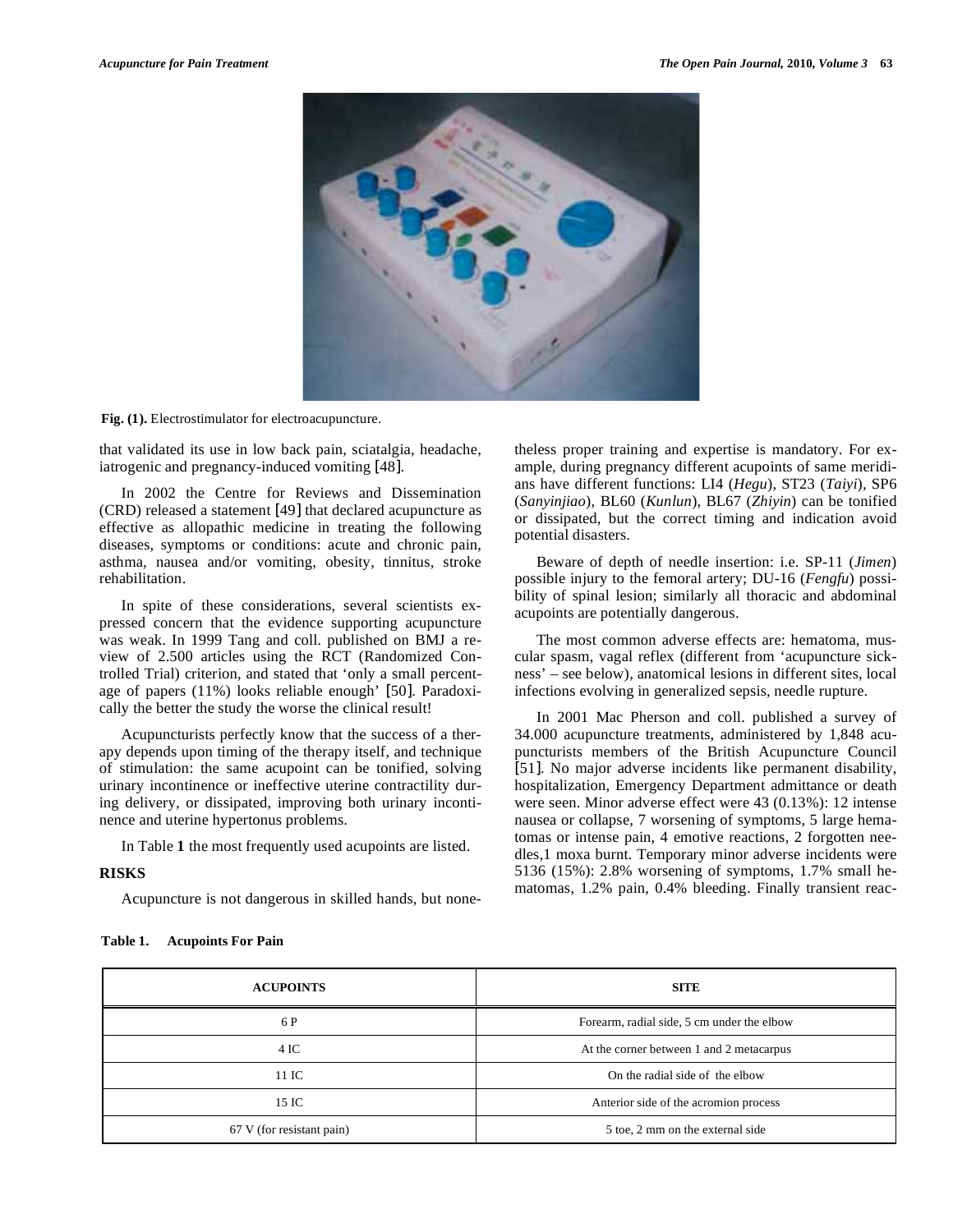tions were: 11.9% relaxing feeling, and 6.6% a feeling of greater energy.

 Acupuncture sickness is fortunately a rare phenomenon, consisting of: pallor, nausea, sweating, weak pulse, lipothymia or syncope [52]. It usually happens at the beginning of the treatment, after the insertion of the first 2-3 needles, for unknown reasons. It is probably related to manual needle manipulation and *De Qi* retrieval. The needles are extracted as quickly as possible, and "resuscitation" acupoints are massaged:

- 1. Du-26 RENZHONG (Water Channel), located at 1/3 distance from border of upper lip to nose;
- 2. H-9 SHAOCHONG (Lesser Rushing), on the radial site of the little finger, about 2 mm posterior to the corner of the nail;
- 3. Lu 11 SHAOSHANG (Lesser Merchant) on the radial site of the thumb, about 2 mm posterior to the corner of the nail.

## **CONCLUSIONS**

 The possibility to know well both type of Medicine - Conventional and Traditional Chinese - permits to offer the patients the best available quality of treatment . Pneumonia must be treated with antibiotics, but associating acupuncture treatment will improve and speed up healing of our patient, boosting his immune response and decreasing duration of illness and discomfort.

 If early treated with acupuncture, low back pain will miraculously ease in the first few hours, and resolve after few acupuncture treatments, at the opposite of a conventional pharmacological treatment with steroids, muscle relaxants, NSAIDs, plus or minus the related side effects.

 At our hospital we have created a multimodal pain therapy approach: pharmacological therapy is associated to acupuncture, electro-acupuncture, analgesic blocks, and invasive pain therapy (radiofrequency).

 Different professionals alternate, debate, cooperate to reach a comprehensive approach to pain treatment.

 Over the last few years more and more International Congresses started to take interest in non conventional Medicines, as they represent a therapeutic opportunity that should be exploited in daily practice.

 Unfortunately cultural and economic oppositions are still very strong, and many medical colleagues consider acupuncture therapy not effective: however, its potential usefulness is out of question, and "…there is sufficient evidence of acupuncture's value to expand its use into conventional medicine and to encourage further studies of its physiology and clinical value" (NIH panel assessment 1997-2007).

#### **REFERENCES**

- [1] Thomas M. Treatment of pain with acupuncture: factors influencing outcome. Dissertation, Karolinska lnstitutet, Stockholm, 1995.
- [2] Kelly RB. Acupuncture for pain. Am J Fam Phys 2009; 80(5): 481- 4.
- [3] Melzack R, Stillwell DM, Fox EJ. Trigger points and acupuncture point for pain : correlation and implications. Pain 1977; 3(1): 3-23.
- [4] Nguyen VN, Acupuncture anesthesia: concerning the first 50 cases conducted in France. Am J Cin Med (Gard City NY) 1973; 1: 135- 42.
- [5] Hashimoto T, Akita H, Aikawa S. Analgesia induced by manual acupuncture: its potency and implication. Kitasato Arch Exp Med 1993; 65: 73-82.
- [6] Biella G., Sotgiu ML, Pellegata G, *et al*. Acupuncture produces central activations in pain regions. Neuroimage 2001; 14: 60-6.
- [7] Moffet HH. How might acupuncture work? A systematic review of physiologic rationales from clinical trials. BMC Complement Altern Med 2006; 6: 25.
- [8] Ernst M, Lee MH. Sympathetic effects of manual and electrical acupuncture of the Tsusanli knee point: comparison with the Hoku hand point sympathetic effects. Exp Neurol 1986; 94: 1-10.
- [9] Cogo E, Sampson M, Ajiferuke I, *et al*. Searching for controlled trials of complementary and alternative medicine: a comparison of 15 Databases. Evid Based Complement Alternat Med 2009 nep 038v1.
- [10] Moffet HH. Sham acupuncture may be as efficacious as true acupuncture: a systematic review of clinical trials. J Altern Complement Med 2009; 15(3): 213-6.
- [11] Lee MS, Shin BC, Choi SM, Kim JY. Randomized clinical trials of constitutional acupuncture: a systematic review. Evid Based Complement Alternat Med 2009; 6 Suppl 1: 59-64.
- [12] Harris RE, Zubieta JK, Scott DJ, *et al*. Traditional Chinese acupuncture and placebo (sham) acupuncture are differentiated by their effects on mu-opioid receptors (MORs). Neuroimage 2009; 47(3): 1077-85.
- [13] Agarwal-Kozlowski K, Large AC, Beck H. Contact- free infrared thermography for assessing effects durings acupuncture: a randomized, single-blinded, placebo-controlled crossover clinical trial. Anesthesiology 2009; 111(3): 632-9.
- [14] Consensus Development Conference on Acupuncture 1997, 3-5 November, Bethesda, Maryland USA. JAMA 1998; 460: 260-275.
- [15] Ernst E. Acupuncture- a critical analysis. J Inter Med 2006; 259(2): 125-137.
- [16] Linde K, Weidenhammer W., Streng A, *et al*. Acupuncture for osteoarthritic pain: an observational study in routine care. Rheumatology (Oxford) 2006; 45(2): 222-227.
- [17] Chang HT. Neurophysiological basis of acupuncture analgesia. Scientia Sinica 1978; 21: 830-845.
- [18] Melzack R, Wall PD. Pain mechanisms: a new theory. Science 1965; 150: 971-979.
- [19] Lahuerta J, Bowsher D, Campbell J, Lipton S. Clinical and instrumental evaluation of sensory function before and after percutaneous anterolateral cordotomy at cervical level in man. Pain 1990; 42: 23-30.
- [20] Bossy J. Neural mechanisms in acupuncture analgesia. Min Med 1979; 70: 1705.
- [21] Sjolund B, Terenius L, Eriksson M. Increased cerebrospinal fluid levels of endorphins after electroacupuncture. Acta Physiol Scand 1977; 100: 382-384.
- [22] Hui KS, Liu J, Makris N, *et al*. Acupuncture modulates the limbic system and subcortical gray structures of the human brain: evidence from fMRI studies in normal subjects. Hum Brain Mapping 2000; 9: 13-25.
- [23] Murotani T, Ishizuka T, Nakazawa H, *et al*. Possible involvement of histamine, dopamine and noradrenalin in the periacqueductal gray in electroacupuncture pain relief. Brain Res 2009; 1306: 62-8.
- [24] Liu X, Zhu B. Relationship between electroacupuncture analgesia and descending pain inhibitory mechanism of nucleus raphe magnus. Pain 1986; 24: 383-396.
- [25] Rohner JJ, Planche D. Modification of associative evoked potentials by stimulation of acupuncture points in the cat. CR seances Soc Biol Fil 1973; 167: 1180-1185.
- [26] Chung A, Bui L, Mills E. Adverse effects of acupuncture. Which are clinically significant? Can Fam Phys 2003; 49: 985-989.
- [27] White A, Hayhoe S, Hart A, *et al*. Adverse events following acupuncture: prospective survey of 32.000 consultations with doctors and physiotherapists. BMJ 2001; 323: 485-486.
- [28] Mac Pherson H, Thomas K, Walters S, *et al*. The York acupuncture safety study: prospective survey of 34.000 treatments by traditional acupuncturists. BMJ 2001; 323: 486-487.
- [29] National Institutes of Health. Acupuncture. NIH Consensus Statement 1997; 15(5): 1-34.